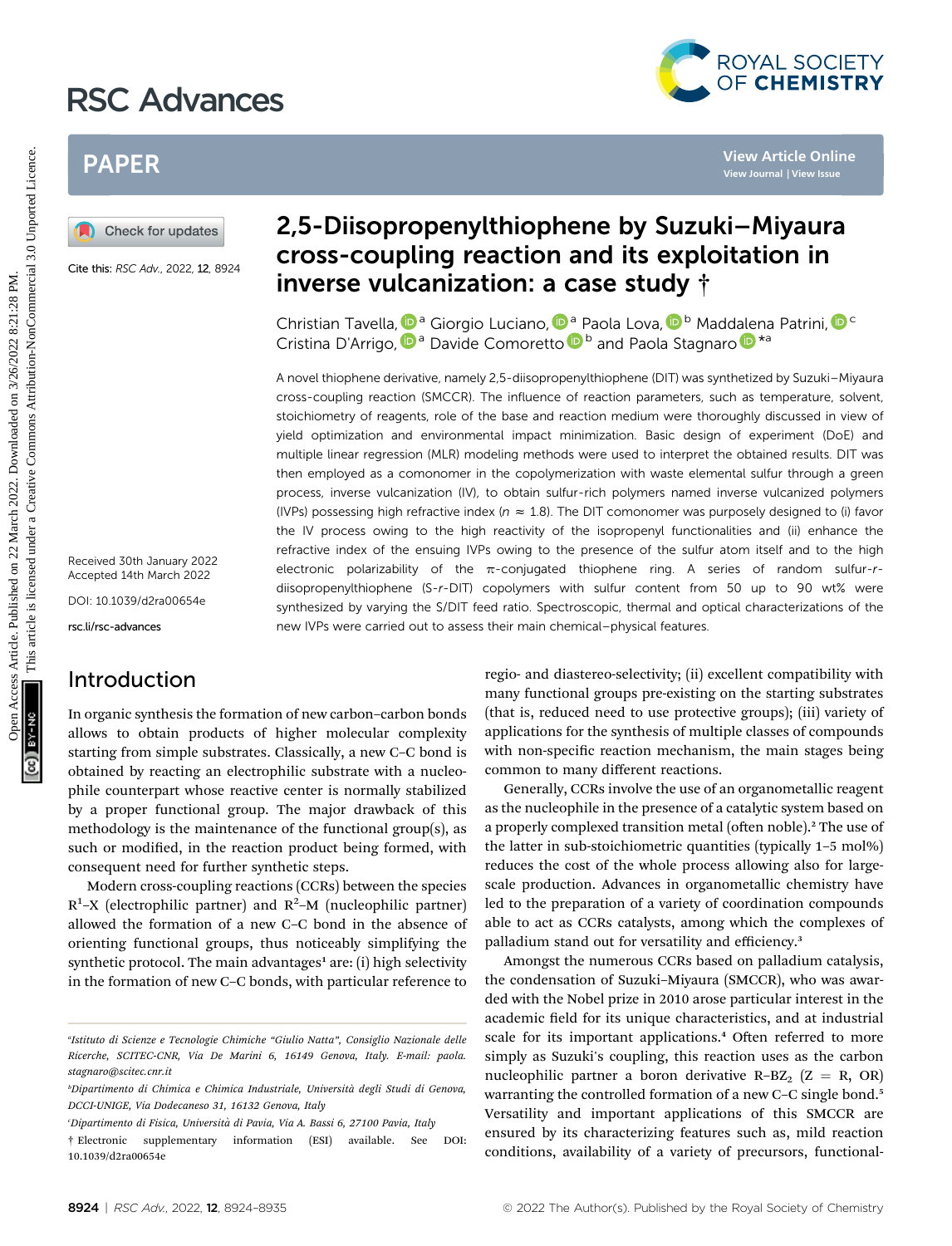group compatibility, stability towards air and moisture and, last but not least, use of non-toxic and easy-to-produce boron derivatives.<sup>5-8</sup>

Adapting a Suzuki's coupling protocol from literature,<sup>9</sup> 2,5diisopropenylthiophene (DIT) molecule was synthesized for the first time by the authors,<sup>10,11</sup> then, also for the first time, it was tested as the comonomer in the inverse vulcanization (IV) with elemental sulfur.

As known, the irreversible rubber vulcanization discovered by Goodyear,<sup>12</sup> consists in cross-linking the elastomeric chains with minor amounts of sulfur. On the opposite, the recently introduced IV9,13–<sup>23</sup> consists in a process where massive amount of sulfur are crosslinked with minor amounts of comonomer(s). In detail, sulfur is heated at 160–190  $^{\circ} \mathrm{C}$  (that is well above its melting temperature, *ca.* 115 °C). At these temperatures the  $\mathrm{S}_8$ rings open to form linear polysulfide chains made of S-S bonds that can react in bulk with the added comonomer(s). These comonomers are typically hydrocarbons bearing divinyl (or analogous) functionalities able to form bridges between the polysulfide chain via a radical reaction.

IV has risen great academic and industrial interest owing to a series of noticeable advantages it brings about. First, it is a solvent-free process where sulfur acts as both comonomer and solvent, thus preventing the use of low eco-friendly and costly organic solvents. This characteristic makes the IV process also easy to scale at the industrial level.<sup>18</sup> Besides, employing sulfur in high proportions, IV contributes to reduce the ubiquitous wastes of this element, obtained in huge amounts as by-product from natural gas extraction and oil refinery.<sup>13,15,24,25</sup> IV process is also intriguing for its synthetic versatility: small molecules, such as  $1,3$ -diisopropenylbenzene, $1,3,5,18$   $1,3,5$ -triisopropenylbenzene,<sup>9</sup> divinylbenzene,<sup>19,20</sup> 1,3-diethinylbenzene,<sup>14</sup> 1,4diphenylbutadiyne,<sup>26</sup> limonene,<sup>21</sup> dicyclopentadiene,<sup>27</sup> and ethylidene norbornene,<sup>28</sup> or more complex ones, as squalene<sup>29</sup> and triglycerides,<sup>30</sup> were in fact demonstrated to copolymerize with sulfur to give a variety of novel macromolecular architectures.

Preliminary results suggest 2,5-diisopropenylthiophene (DIT) molecule is promising to obtain a high refractive index IV polymer.<sup>10</sup> The choice to synthesize DIT molecule as suitable comonomer for the IV process (Scheme 1), originates from various considerations: (i) the thiophene ring for its aromaticity and the presence of the sulfur atom itself (and therefore for the high electronic polarizability) should contribute to further increase the refractive index of the resulting polymeric material, which is interesting for photonic and more in general optical applications; $31$  (ii) as compared to the commonly used vinyl functionalities, the methyl groups borne by the isopropenyl



Scheme 1 Double condensation of Suzuki–Miyaura on 2,5-dibromothiophene substrate to give DIT then used as a comonomer in the IV process with sulfur to give S-r-DIT copolymers.

substituents should ensure a higher reactivity in the IV radical process and, last but not least, (iii) DIT molecule, could be directly obtained through a double Suzuki–Miyaura crosscoupling reaction from the commercially available 2,5-dibromothiophene electrophile substrate and a non-toxic isopropenyl-substituted boron derivative, as suitable nucleophile.

In this work, we present the DIT synthesis through Suzuki– Miyaura cross-coupling reaction as a case study with a twofold purpose: (i) to study the influence of reaction parameters including temperature, solvent, role of the base, and of the reaction medium on the reaction yield and (ii) to achieve novel polymers obtained via inverse vulcanization of sulfur exploiting the thiophene-based comonomer purposely designed to have very high refractive index. A deeper insight of the SMCCR leading to DIT molecule was undertaken using basic methods of design of experiment (DoE) to optimize the reaction parameters. Multiple linear regression (MLR) was useful to assess the importance of the factors under investigation and to interpret the results. The feasibility of DIT synthesis in SMCCR conditions as much as possible compliant with green chemistry principles was investigated as well. DIT molecule was then proven as suitable comonomer in the IV process. A series of random sulfur-r-diisopropenylthiophene (S-r-DIT) copolymers with increasing sulfur content from 60 up to 90 wt% was prepared. The synthesized IVPs were characterized by infrared spectroscopy, thermogravimetric analysis and differential scanning calorimetry. Finally, optical absorption and fluorescence of S-r-DIT copolymers have been recorded. Solutions were also used for preparing thin films by spin-coating and then to determine their refractive index and spectral dispersion. Paper<br>
Paper Moontmann High constant and moisture and moisture for any there are the bar ture is capable and the ture of the state of the state of the state of the state of the state of the state on 22 March 2022. This are

### **Experimental**

### Materials

Manipulations of air and/or moisture sensitive materials were carried out under inert atmosphere using dual vacuum/argon lines. Elemental sulfur in powder (S, Ph. Eur., BP), 2,5-dibromothiophene (95%), 4,4,5,5-tetramethyl-2-(prop-1-en-2-yl)- 1,3,2-dioxaborolane (isopropenylboronic acid pinacol ester, 95%), Cs<sub>2</sub>CO<sub>3</sub> (99%), NaHCO<sub>3</sub> ( $\geq$ 99.7%), KHCO<sub>3</sub> ( $\geq$ 99.7%), NaOH ( $\geq$ 98%), KOH (85-100.5%), Pd(PPh<sub>3</sub>)<sub>4</sub> (99%), 1,4-dioxane  $(\geq 99.5\%)$ , tetra-*n*-butylammonium iodide ( $\geq 99\%$ ), *n*-nonylphenol (technical grade, mixture of regioisomers), deuterated chloroform (CDCl<sub>3</sub>, 99.8% deut.) as well as other chemicals and solvents, were purchased from Merck-Sigma-Aldrich (Italy) and used as received.

Synthesis of 2,5-di(prop-1-en-2-yl)-thiophene (DIT). In a typical synthesis, 1.056 g of KOH (18.82 mmol, 4 eq.), or an equivalent amount of one of the other tested bases, and 0.0840 g of Pd(PPh<sub>3</sub>)<sub>4</sub> (7.27 10<sup>-2</sup> mmol, 1.5 mol% with respect to the thiophenic substrate) were added under an Ar atmosphere in a two-necked flask equipped with magnetic stirrer and bubble condenser. In a separate flask, a mixture (30 mL) of 1,4-dioxane/ H2O (in different proportions, and when appropriate containing the phase transfer catalyst) was deoxygenated by bubbling of Ar for 40 min. Subsequently, 10 mL of the solvent mixture were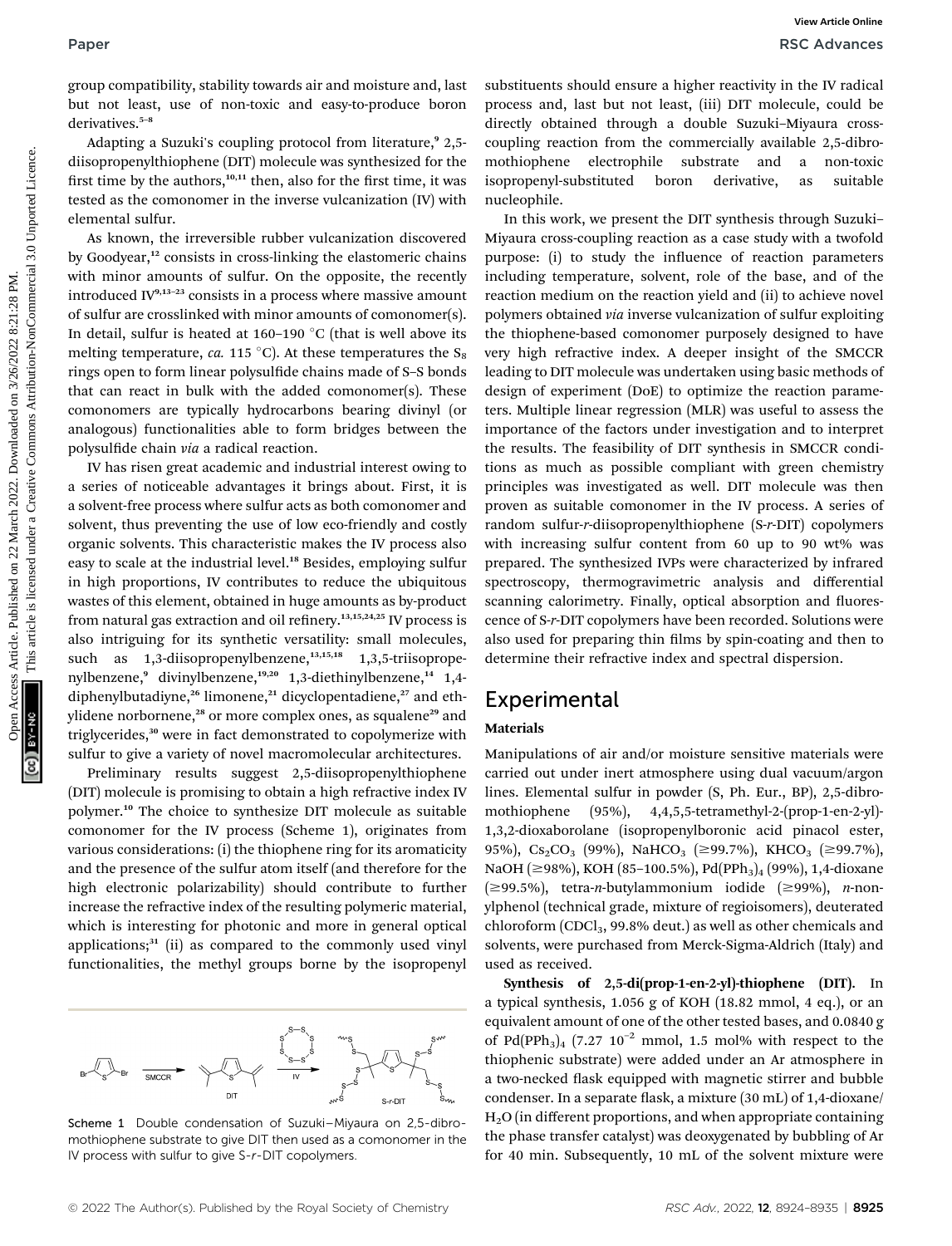added to the reaction flask, solubilizing the inorganic base and suspending the Pd catalyst, followed by 0.50 mL of 2,5-dibromothiophene (4.55 mmol, 1 eq.) and 5 mL of solvent mixture to wash the flask walls (concentration of substrate thus resulting  $0.2$  M). After mixing the liquid phase containing the suspended solid Pd catalyst for 40 min under magnetic stirring, 2.6 mL (13.64 mmol, 3 eq.) of isopropenylboronic acid pinacol ester were syringed into the reaction flask that was heated in an oil bath  $(T = 90 °C)$  and maintained under reflux for 24 h (the reaction completion was checked by TLC). Extraction of the reaction mixture with dichloromethane by means of a separating funnel gave a brown oil then purified on chromatographic column (eluent *n*-hexane/dichloromethane  $9:1$ ) to isolate 2,5-diisopropenylthiophene (DIT) as a bright yellow, low-melting crystalline solid in variable yields (see Table 3 in the Results and discussion). RSC Advances Controllers Articles. Architecture of the competent of the competent of the competent of the competent of the state of the creative Commons Article is likely the common and the state of the common and the sta

ATR-FTIR:  $\nu$  (cm<sup>-1</sup>) 3084 (vinyl and aromatic = C-H stretch), 2975–2922 (aliphatic –C–H stretch), 1618 (vinyl C $=$ C stretch), 1453 (breathing vibration of 2,5-disubstituted thiophene ring), 874 (out-of-plane angular deformation of thiophene ring), 799 (out-of-plane  $=$  C–H wag in 2,5-disubstituted thiophene ring).

H-NMR (CDCl<sub>3</sub>, 300 MHz, 25 °C):  $\delta$  (ppm) 2.04 (dd, 6H, J =  $-1.5$  Hz and  $J = -1.0$  Hz, CH<sub>3</sub>), 4.86-4.87 (app quint, 2H,  $J =$  $-1.5$  Hz, vinyl CH cis to CH<sub>3</sub>), 5.27-5.28 (app quint, 2H,  $J =$ -1.0 Hz, vinyl CH trans to CH<sub>3</sub>), 6.81 (s, 2H, thiophene ring CH) (Fig. S1 of ESI†).

Synthesis of tetra-n-butylammonium  $n$ -nonylphenoxide (TBANP). In a two-necked flask equipped with magnetic stirrer and bubble condenser 25 mL of MeOH and 5.634 g of tetra-nbutylammonium iodide  $(\text{Bu}_4\text{N}^+\text{I}^-, \text{TBA}, 15.3 \text{ mmol}, 1 \text{ eq.})$  were added and heated up to 40 °C while maintaining under vigorous stirring for 20 min. Then 0.941 g of KOH (16.78 mmol, 1.1 eq.) were added into the reaction flask. After stirring for 12 h at 40  $^{\circ}$ C, the reaction mixture was left to cool at room temperature and then placed in an ice bath for 2 h. The formed solid  $Bu_4N^+$  $OH^-$  product was recovered by filtration on a Büchner funnel, washed with MeOH, and dried in air. The product obtained was directly used for the next synthetic step.

2.80 mL of n-nonylphenol (NP, mixture of regioisomers, 12.0 mmol, 1 eq.) were introduced into a 50 mL flask where the prepared  $Bu_4N^*OH^-$  was previously transferred. Then 20 mL of a MeOH/toluene mixture in azeotropic proportion were added, the reaction mixture was kept under magnetic stirring for 1 h at room temperature, and then concentrated by rotoevaporation to recover a solid product which was filtered on a Büchner funnel, washed with MeOH, and dried in a ventilated oven at 100  $^{\circ}\mathrm{C}$  for 12 h. TBANP was obtained as a white crystalline solid in 74% yield.  $^{1}$ H-NMR (CDCl $_{3}$ , 300 MHz, 25 °C):  $\delta$  (ppm) 0.5–1.8 (complex m, 45H, aliphatic C $\underline{H}_3$  and C $\underline{H}_2$ ), 6.74–6.78 (m, 2H, aromatic CH) and 7.09–7.22 (m, 2H, aromatic CH) (Fig. S2 of ESI†).

Synthesis of sulfur-r-diisopropenylthiophene copolymers (S-r-DIT) by IV. Random S-r-DIT copolymers were synthesized via IV of elemental sulfur with DIT as the comonomer at different S/DIT weight ratios (from 60 up to 90 wt%). The IV reaction was carried out by means of an experimental set-up that exploited a Büchi glass oven operating in controlled conditions of temperature and under Ar atmosphere. Proper

amounts of S (starting from quantities of about 2 g) and DIT were placed in a Teflon vessel equipped with magnetic stirrer and lid. The temperature was raised from 25 to 170  $^{\circ}{\rm C}$  in 7 min, kept at 170  $^{\circ} \mathrm{C}$  for 70 min while maintaining the magnetic stirring, and finally lowered to 25 °C in 20 min. S-r-DIT copolymers were obtained in practically quantitative yield.

### Characterization methods

Fourier transform infrared spectroscopy in attenuated total reflectance mode (ATR-FTIR) was performed on DIT comonomer and S-r-DIT copolymers operating with a PerkinElmer Spectrum TwoTM spectrometer and recording spectra in the wavenumber range 4000-400  $cm^{-1}$  (16 scans, resolution  $0.5 \text{ cm}^{-1}$ ).

<sup>1</sup>H NMR spectrum of DIT comonomer was acquired at room temperature in  $CDCl<sub>3</sub>$  (internal chemical shift reference 0.03%) TMS) with a Varian Gemini 300 spectrometer on a 10 mg sample using a 5 mm probe.

Dynamic thermogravimetric analysis (TGA) measurements on S-r-DIT copolymers were carried out with a PerkinElmer TGA8000 instrument. Specimens of about 15 mg were heated at 10 °C min<sup>-1</sup> in the temperature range 25-700 °C under N<sub>2</sub> and under  $O_2$  from 700 to 850 °C (gas flow 40 mL min<sup>-1</sup>). Two or three replicas were performed for each sample. Effective S : DIT ratios were derived by the carbonaceous residue (wt%) measured at 700  $^{\circ}$ C.

Differential scanning calorimetry (DSC) measurements were performed with a Mettler DSC 821<sup>e</sup> calorimeter operating under  $N_2$  atmosphere (flow 40 mL min<sup>-1</sup>). S-r-DIT samples of *ca*. 10-15 mg were heated at 20  $^{\circ}$ C min<sup>-1</sup> from 25 up to 150  $^{\circ}$ C, cooled at the same scan rate to  $-50$  °C and subjected to a second heating from  $-50$  up to 200 °C The reported values of glass transition temperature  $(T_{g})$  were averaged from two or three replicas for each sample.

Thin films have been prepared by dissolving 10 mg  $mL^{-1}$  of S-r-DIT copolymer in toluene solution and spin-casting 100  $\mu$ L on substrates rotating at speeds ranging between 60 and 120 rps (rounds per second).

Spectroscopic ellipsometry was performed such films to retrieve the material refractive index on thin films cast on fused silica substrates using a VASE instrument (J. A. Woollam Co, Lincoln, NE, USA) in the range 250–2500 nm at different incidence angles from 55 to 75°. Reflectance and transmittance at normal incidence were also measured with a Varian Cary 6000i spectrometer in the spectral range of 200-1800 nm for fitting purposes. As a result, the complex refractive index for all materials was evaluated by the WVASE32® software (J. A. Woollam Co, Version 3.774, Lincoln, NE, USA) while adopting oscillator models to guarantee the Kramers–Kronig consistency.

Absorbance and photoluminescence spectra for IVP solutions were measured employing a home-made optical set-up. For absorbance, a Deuterium–Halogen light source (DH 2000 BAL) and an Avantes Avaspec 2048-EVO spectrometer (250– 1050 nm with resolution 1.4 nm) connected through optical bers were used. Photoluminescence was instead collected with the same detector exciting the solution with a 405 nm Oxxius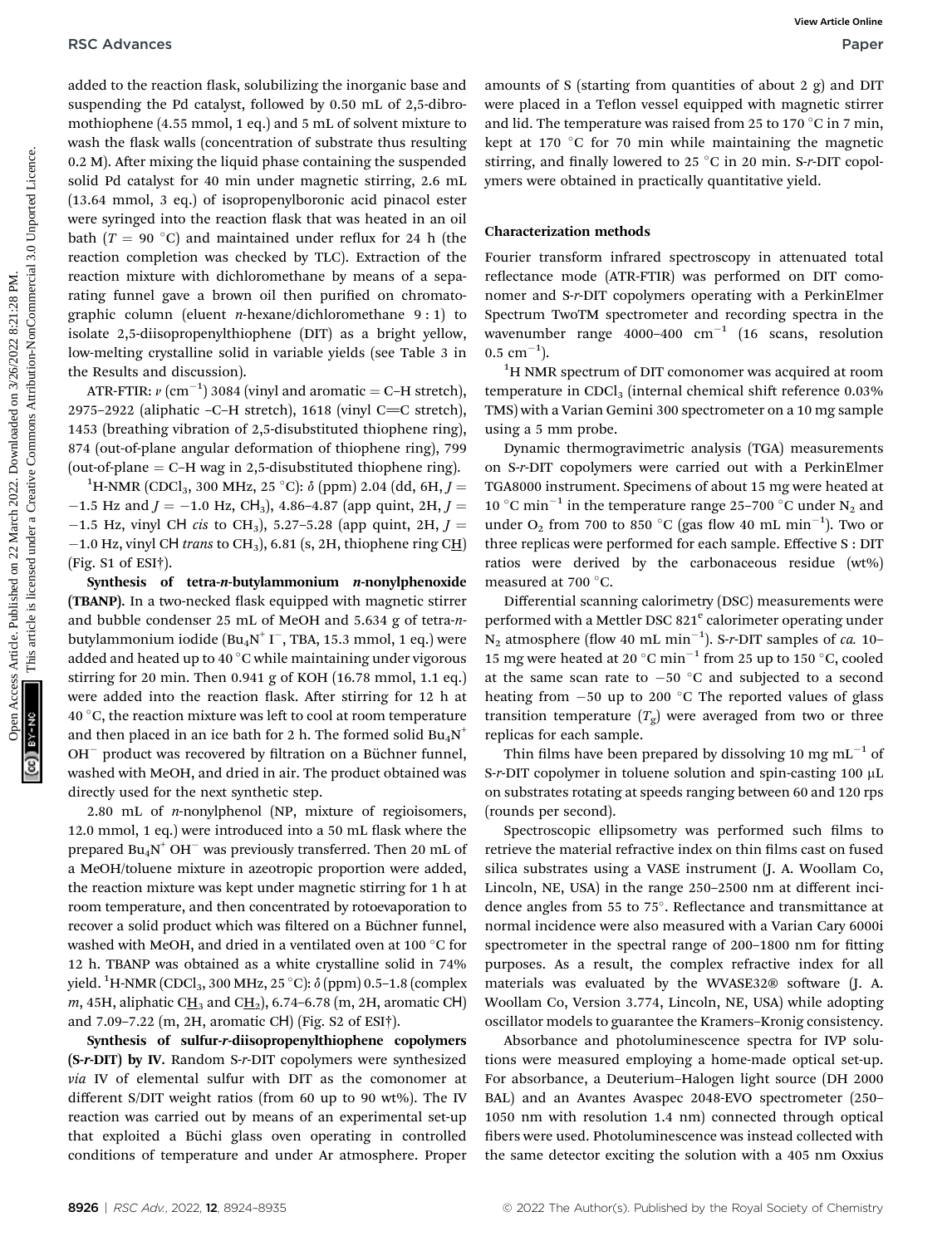### Results and discussion

### Optimization of the SMCCR protocol to prepare DIT comonomer

The design of organic syntheses is a particularly complex task that begins well before carrying out the laboratory tests. Indeed, to give the best possible results, any chemical reaction needs the definition of several factors including temperature, time, pressure, type of suitable substrates, quantities of reagents, rate of addition, catalyst, solvent medium, concentration and pH conditions. All these parameters, singularly or combined can have a relevant influence on the reaction result in terms of yield, purity and selectivity. Due to the large number of variables affecting the SMCRR synthesis, a scouting of the most useful conditions to be adopted has been performed by DoE, which supports the rational choice of experimental conditions. DoE allows to plan the tests in the experimental domain (defined as the variability domain of the considered factors, that is the input variables) to obtain the maximum of information regarding the response (dependent or output variable) using the minimum number of experimental tests.<sup>32-35</sup> Paper<br>
Considerate solar solar solar solar solar solar solar solar solar solar solar solar solar solar solar solar solar solar solar solar solar solar solar solar solar solar solar solar solar solar solar solar solar solar

The simplest DoE procedure for the analysis of a property (for instance the reaction yield) is the two-level factorial design, in which the single variables assume two values: the maximum and the minimum one with respect to an average value (which represents the expected average value for that factor). Typically, the input variables are normalized in the interval  $(-1, +1)$ . The number of tests needed to "cover" the full range of variability is equal to  $2^n$ , where *n* is the number of variables considered. From the comparative examination of the values of the model coefficients, it is possible to identify the relative importance of the various variables under investigation. In fact, the construction of a model curve allows to highlight anomalies or reverse trends otherwise not appreciable.

Here, to individuate the best SMCCR conditions for the optimization of the yield in the desired DIT molecule, a DoE based on a multivariate approach was applied by considering the substrate typology  $(A)$ , solvent  $(S)$  and reaction temperature  $(T)$  as the input variables  $(x)$ , and the percentage reaction yield  $(\eta_{\%})$  as the response (y).

As initial experimental conditions for the synthesis of DIT, we used a procedure reported for the preparation of 1,3,5-triisopropenylbenzene from 1,3,5-tribromobenzene,<sup>9</sup> here adapted on smaller quantities  $(1.0-1.5 \text{ g}, 4.5-6.5 \text{ mmol})$  of 2,5-dibromothiophene substrate. However, the reaction conditions reported in the literature (8 eq. of  $Cs<sub>2</sub>CO<sub>3</sub>$ , solvent system made of a mixture dimethoxyethane/EtOH/H<sub>2</sub>O  $(1:1:1.2)$ , concentration 0.2 M of the brominated substrate, temperature of 80  $^{\circ}{\rm C},$ reaction time of 24 h in argon atmosphere) were found not suitable for a reagent system scaled down by about an order of magnitude. In fact, various critical issues aroused: (i) demixing of the constituents of the solvent system with pauperization of the organic fraction; (ii) inefficient stirring caused by the

increase in viscosity due in particular to the large excess of cesium carbonate base; (iii) poor dispersion of the brominated substrate in the reaction medium and consequent reduction of the contact surface between reactants and catalyst; (iv) tendency of the  $Pd(PPh<sub>3</sub>)<sub>4</sub>$  catalyst to segregate, further worsening the effectiveness of the reactant interaction.

Considering the several difficulties encountered, the empirical approach has been replaced with a more systematic investigation aimed at optimizing the preparation of DIT through the SMCCR and better understanding the influence of the experimental parameters. To this end, the investigation was focused on reactions involving as the nucleophile species a boronic ester (as mentioned boronic esters are typically used in  $SMCCR)^{5-8}$ bearing one isopropenyl moiety, namely the pinacolic ester of the isopropenylboronic acid.

Specifically, by using the Reaxys database<sup>36</sup> available online for searching compounds, properties and chemical reactions, amongst the numerous SMCCRs described in the literature 704 articles involving the pinacolic ester of isopropenylboronic acid were found. Within this large group, about a hundred were selected that showed greater similarity with the electrophilic substrate under study: that is, non-condensed aromatic rings, zero or unitary number of ring heteroatoms, substitutions with halogens (essentially bromine and iodine) and absence of other groups orienting and/or with important electronic effects.

Effect of substrate, solvent, and temperature. Operating in the way above described it was possible to classify, as generalized in Table 1, two macro-categories of substrates: polysubstituted benzene rings (typology A) and penta/hexatomic mono-heteroaromatic derivatives (typology B).

Besides the typology of substrate, attention was focused on two other important variables: the solvent medium  $(S)$  and the reaction temperature  $(T)$ . From the analyzed data, it was possible to classify the reactions as follows: those where 1,4-dioxane is used as reaction medium or those where another solvent, single or mixed, is selected. Furthermore, the temperatures at which these SMCCRs are carried out can be grouped in a relatively low range ( $T\thickapprox$  70 °C) or in a higher one  $(T \approx 100 \text{ °C}).$ 

In such a way, a set of variables that can be defined as "categorical" or "Boolean", as they do assume discrete values in a given interval, was constructed. By defining two alternatives of

| Table 1 Classification and generalization of purely aromatic (typology |
|------------------------------------------------------------------------|
| A) and mono-heteroaromatic (typology B) substrates for SMCCRs          |

| Typology<br>$\boldsymbol{A}$ | Symbol                                           | Attribute                                               | Typology $B$ |
|------------------------------|--------------------------------------------------|---------------------------------------------------------|--------------|
| Alg                          | $\operatorname*{Alg}_{\mathbf{R}^{n}}$<br>X<br>n | Cl, Br, I<br>H, alkyl, aryl,<br>N, O, S<br>1, 2 carbons |              |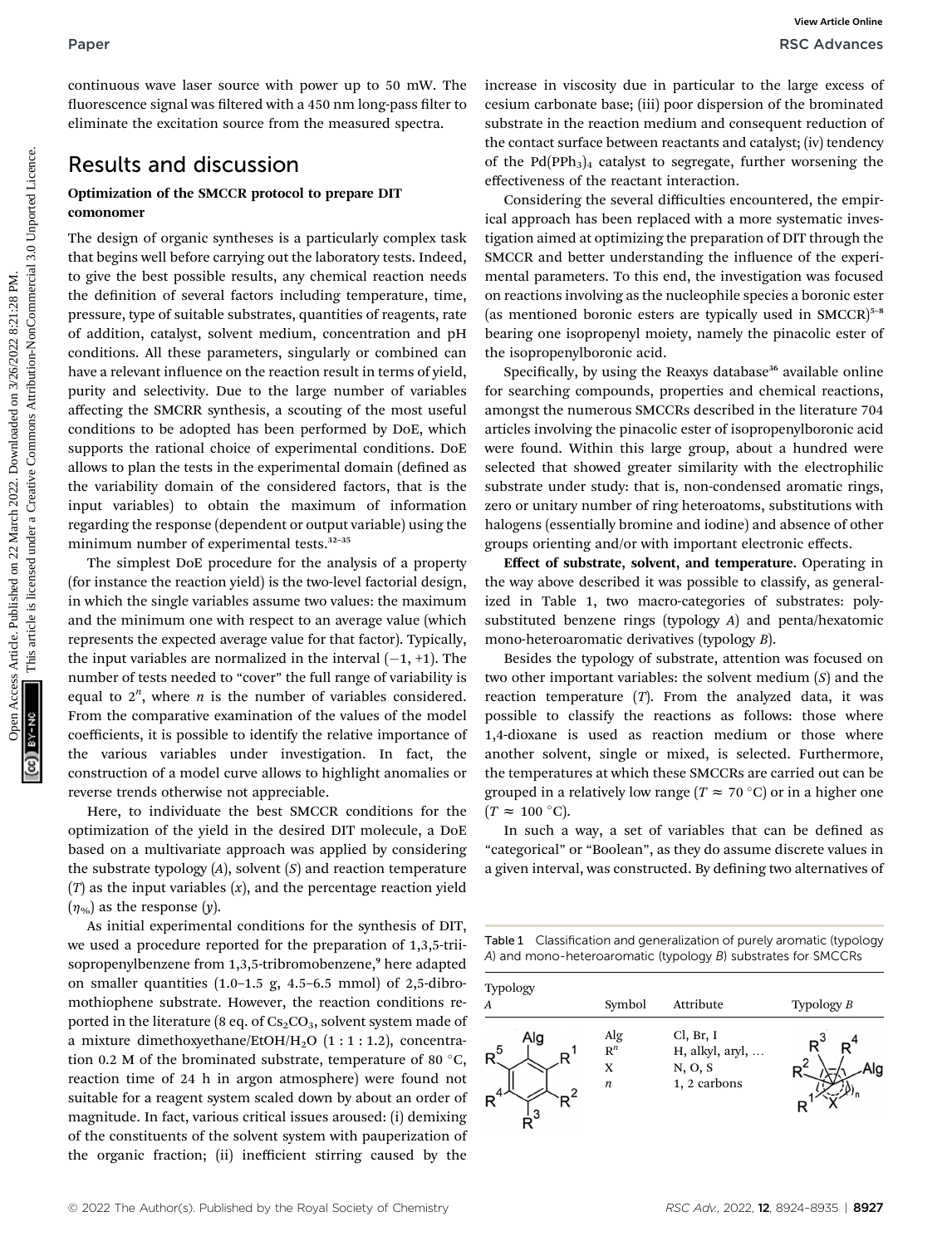"maximum"  $(+)$  and "minimum"  $(-)$  for each of the variables studied (A = aromaticity of the substrate;  $S =$  solvent;  $T =$ temperature), the reactions selected from the literature were classified considering all possible combinations of the three above mentioned variables, thus creating a factorial design of type  $2<sup>3</sup>$  for a total of 8 categories of reaction according to the following criteria:

 $A(t)$  = substrate of typology A

 $A(-)$  = substrate of typology B

 $S$  (+) = solvent 1,4-dioxane

 $S(-)$  = other solvent, single or mixed

 $T\left( +\right) =$  high temperature  $\left( \approx\!100\ {}^{\circ}\mathrm{C} \right)$ 

 $T(-) =$  low temperature  $(\approx 70 \degree \text{C})$ 

For each series of reactions, an average of the percentage yields  $(n_{\infty})$  was calculated to have final numerical data as little as possible affected by experimental errors and as much independent as possible from the single specific case, in other words, as much representative as possible of the whole system.

A MLR model was then adopted to assess the importance of the factors under investigation. The evaluation of this model required analysing the coefficients assumed by each term both in absolute value, to quantify the impact of the corresponding variable, and for their sign, that is for their positive or negative effect with respect to the response variable (reaction yield,  $\eta_{\%}$ ). The resulting output is summarized in Table 2, which also evidences if the effect of a factor is attributable to random experimental errors, in other words if it is with no or little significance for the reaction yield.

From the data reported in Table 2 and considering the following results obtained for the model: Multiple R-squared: 0.9173, Adjusted R-squared: 0.9118, F-statistic: 164.6 on 6 coefficients and 89 DF, p-value:  $\leq 2.2 \times 10^{-16}$ , we inferred four considerations, which have been of great practical utility for this experimental work and are listed in the following.

(i) The condensation of Suzuki–Miyaura is substantially independent of the type of aromatic substrate (very low effect of the A factor), indeed it finds wide applicability without significantly changing the reaction performance.

(ii) The temperature is certainly the predominant factor on the reaction yield: its lowering, even relatively slight, heavily affects the result which sometimes may not be appreciable (in the sense that the reaction does not take place at all).

(iii) The solvent also plays a decisive role, mostly because the reagent system is often not homogeneous with consequent problems of interaction between reactants and catalyst.

(iv) The terms of double interaction  $A \cdot S$  and  $A \cdot T$  are of little importance, this being in line with the conclusions of point (i). In addition, it is worth noting that the sign of the  $S \cdot T$  double factor suggests a non-negligible correlation between the two variables in a decreasing sense. This means it is not sufficient to optimize the solvent or the temperature separately, but it is required to evaluate whether a variation made to the first does not negatively affect the second and vice versa.

Considering the observations made above, for  $\eta_{\%}$  the following response function (eqn  $(1.a)$  and  $(1.b)$ ) in the two relevant variables  $(S, T)$  was obtained (depending on the coded value of the solvent used):

 $\eta_{\text{O}_{\text{A}}}(S, T) = 85.56 + 6.48S + 8.85T - 3.56ST$  (1.a)

$$
\eta_{\%}(S, T) = 85.56 - 6.48S + 8.85T + 3.56ST \tag{1.b}
$$

By analysing the response function, interesting information can be obtained because of the boundary hypotheses for the constructed model. First, the choice of 1,4-dioxane  $(S = +1)$  as the solvent leads to an improvement in terms of reaction yield. Secondly, it can be shown that to obtain a theoretical yield of 100% it would be necessary to introduce, using the normalized variables,  $T \approx 1.45$ , that is a value well outside the discrete interval  $[-1:1]$ , and therefore not experimentally accessible. Instead, by imposing a yield  $\eta_{\%} \approx 95$ , a temperature  $T \approx 90$  °C is obtained, slightly lower than the extreme (100  $^{\circ} \mathrm{C})$  for the investigated range. **PSC** Advances Continuous Constructed on 22 March 2022. The constrained on 22 March 2022 are the systems are the constrained on 22 March 2022. The constrained on 22 March 2022 and the Commons Commons Article is licensed u



Scheme 2 Synthesis of DIT by SMCCR: substrate and reaction conditions were kept constant except the inorganic base.

| Factor                 | Coefficient<br>value | Standard error | t-Value   | (Pr> t )                        | $p$ -Value <sup>a</sup> |
|------------------------|----------------------|----------------|-----------|---------------------------------|-------------------------|
| Intercept <sup>b</sup> | 85.56250             | 0.37373        | 228.9421  | ${<}2.2\times10^{-16}$          | ***                     |
| A                      | $-0.31250$           | 0.37373        | $-0.8362$ | 0.405301                        | $\cdot$                 |
| S                      | 6.47917              | 0.37373        | 17.3365   | $\mathbf{<}2.2 \times 10^{-16}$ | ***                     |
| T                      | 8.85417              | 0.37373        | 23.6914   | $\mathbf{<}2.2 \times 10^{-16}$ | ***                     |
| $A \cdot S$            | 1.22917              | 0.37373        | 3.2889    | 0.001442                        | $**$                    |
| $A \cdot T$            | $-1.81250$           | 0.37373        | $-4.8498$ | $5.218\times10^{-6}$            | ***                     |
| $S\cdot T$             | $-3.56250$           | 0.37373        | $-9.5323$ | ${<}2.2\times10^{-16}$          | ***                     |

Table 2 Factor values for the MLR model obtained by the results reported in literature for selected SMCCRs

<sup>a</sup> Significance codes: 0 '\*\*\*', 0.001 '\*\*', 0.01 '\*', 0.05 '.', 0.1 '.'. <sup>b</sup> Intercept which represents the average yield of the reaction ( $\eta_{96} = 85.56$ , see below eqn  $(1.a)$  and  $(1.b)$ ).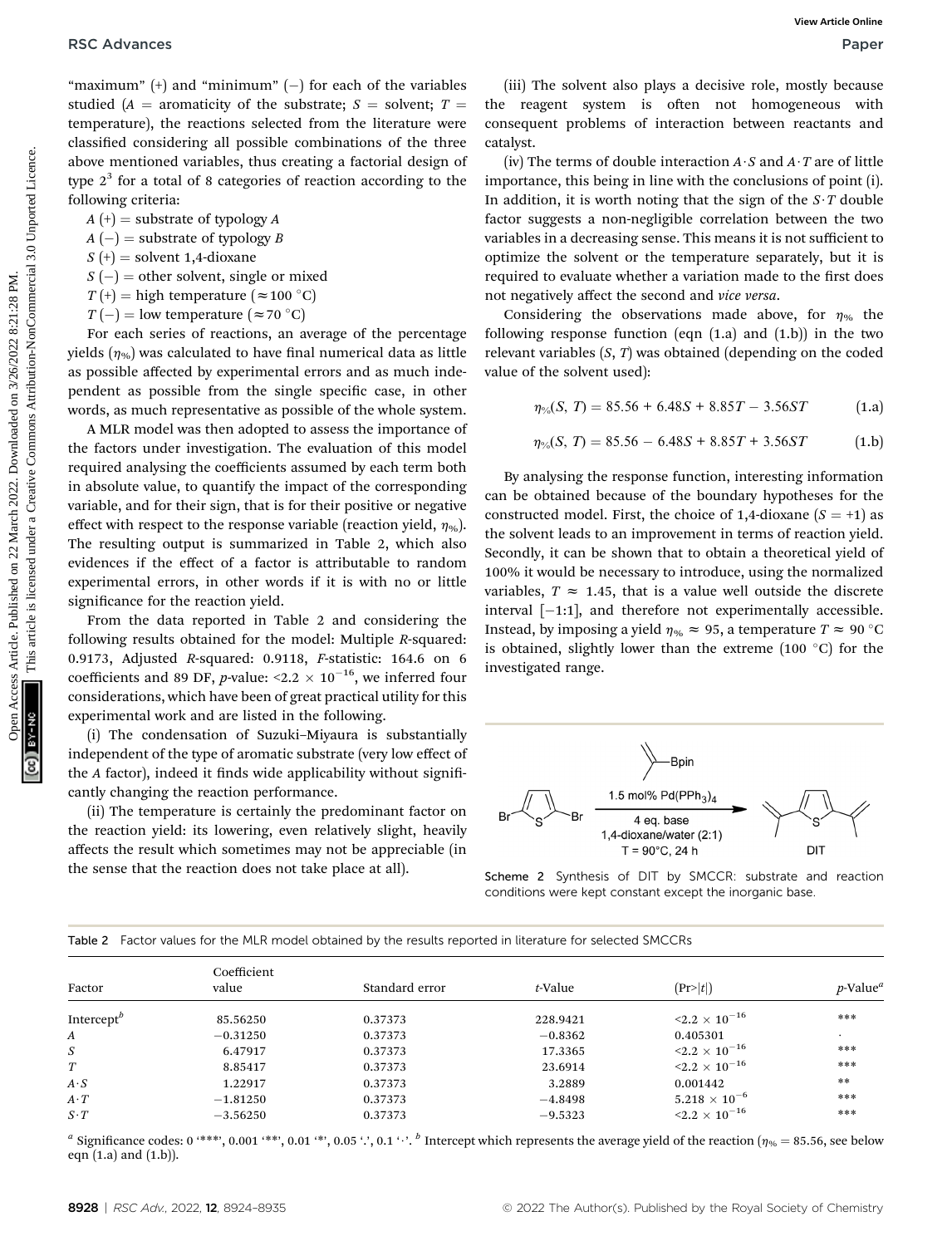Using reaction conditions as much as possible similar like suggested by the multivariate analysis, that are using 1,4 dioxane as the relevant solvent and  $90\,^{\circ}\mathrm{C}$  as the reaction temperature, while doing a proper merge with conditions reported to prepare 1,3,5-triisopropenylbenzene,<sup>9</sup> where water was employed in the solvent mixture to help dissolution of the inorganic base, we obtained DIT monomer, focus of this work, in 89% yield (see Scheme 2 and Table 3, entry 1 in the following).

Influence of the base type. Another fundamental parameter in a Suzuki's condensation is the choice of a suitable base. With the aim of optimizing a convenient and environmentally friendly synthesis for the DIT monomer, the choice fell on an inorganic species. An experimental study was therefore carried out by comparing the yield obtained while keeping all the reaction conditions unaltered (Scheme 2) except for the type of base used.

Table 3 shows the results obtained by varying the employed inorganic base in terms of reaction yield and presence or absence of the mono-substituted intermediate.

From the collected data one can first observe that a strong alkaline base (entry 4 and 5 in Table 3) (higher pH of the reaction system) allows to obtain better reaction yields if compared with those obtained using basic salts (entry 2 and 3). At equal cation, the yield is 10% higher for the stronger bases (entry 4 with respect to 2 and entry 5 with respect to 3).

In our system, this result can be explained assuming that the concentration of the hydroxyl ions is relevant in the acid–base interaction with the boronic ester (Scheme 3, Path A) or in the formation of the oxo–palladium complex (Scheme 3, Path B). In Path A (via boronate) a boron tetra-coordinate anionic species is formed which associates by means of a dative bond with the complex resulting from the oxidative addition. In this way, the reactive species entering the catalytic cycle is the boronate, which is formed by acid–base reaction with  $OH^-$ . In Path B (via oxo–palladium) the oxo-anionic species acts as a nucleophile by replacing the ligand X (a good leaving group) leading to the formation of an oxo–palladium complex. Then, the ligand (OH as in the present case or analogue) acts as a Lewis base by means of a non-bonding electron pair interacting with the boron derivative.

Initially Suzuki and Miyaura<sup>6,37</sup> proposed the catalytic cycle proceeded through Path A, but more detailed studies

|  | Table 3 $\cdot$ DIT synthesis by SMCCR <sup>a</sup> with various inorganic bases |  |  |  |  |
|--|----------------------------------------------------------------------------------|--|--|--|--|
|--|----------------------------------------------------------------------------------|--|--|--|--|

| Entry | Base               | Mono-substituted<br>intermediate | DIT yield $(\eta_{\%})$ |
|-------|--------------------|----------------------------------|-------------------------|
| 1     |                    | Present                          | 89                      |
|       | $Cs_2CO_3$         |                                  |                         |
| 2     | NAHCO <sub>3</sub> | Present                          | 78                      |
| 3     | KHCO <sub>3</sub>  | Present                          | 82                      |
| 4     | <b>NaOH</b>        | Absent                           | 88                      |
| 5     | KOH                | Absent                           | 91                      |
|       |                    |                                  |                         |

 $a$  Reaction conditions: 2,5-dibromothiophene 0.2 M; solvent mixture 1,4-dioxane/H<sub>2</sub>O  $(2:1)$ ; boronic ester 1.5 eq.; Pd(PPh<sub>3</sub>)<sub>4</sub>, catalyst 1.5 mol%; base 4 eq.; temperature 90 °C; time 24 h; argon atmosphere.



Scheme 3 Possible mechanistic paths in the Suzuki–Miyaura reaction. The different intermediates of the catalytic cycle are highlighted with particular emphasis on the role of the base (here OH<sup>-</sup>). Referred to DIT synthesis: Ar = 2,5-thiophenyl; R = isopropenyl; X = Br; L = PPh<sub>3</sub>; RBZ<sub>2</sub>  $=$  isopropenylboronic acid pinacol ester.

subsequently conducted by the same authors<sup>38</sup> also suggested the possibility of Path B. Despite the ambivalence of the mechanism, the base certainly plays a decisive role as a real stoichiometric species whose total consumption, regardless of the reaction path, is at least equal to two equivalents with respect to the boron derivative. Indeed, in both cases, the reactive intermediate that leads to transmetallation reaction is a zwitterionic complex containing the sequence of Pd–O–B bonds.

Another observation concerns the presence of small quantities of the mono-substituted intermediate, that the use of strong bases overcomes, according to the output reported in Table 3 (entry 4 and 5). Further, in entry 1, although a carbonate base, whose basic strength is intermediate with respect to the pairs 2/3 and 4/5, is used, the resulting reaction yield is comparable to those of entry 4 and 5 carried out with the stronger  $OH^-$  base. To understand this finding, the role of the cation (namely Cs<sup>+</sup>) must also be considered. Independently of the reaction path, to have oxidative addition it is essential the cleavage of the carbon–halogen bond of the substrate occurring in the transmetallation step, when the halogen is removed from the palladium complex to bind the oxygen deriving from the base. To speed up this process, an appropriate cation, that can electrostatically associate with the leaving anion, can be introduced into the reaction medium. If this takes place with a high stability constant, as in the case of  $Cs<sup>+</sup>$  (entry 1), the heterolytic cleavage of the bond will occur faster thus favoring the reaction and, in turn, increasing the yield despite the basic strength of the carbonate is lower than that of the  $OH^-$ . This can be inferred also for the runs with the same anion (entry pairs 2/3 and 4/5), where a slight increase in the yield is observed when the cation is  $K^+$  compared to Na<sup>+</sup>.

Improvement of the reagent system by using a phase transfer catalyst. The growing concerns for the environmental sustainability of industrial processes together with the need for a variety of products have prompted the scientific research to focus on organic transformations that can take place in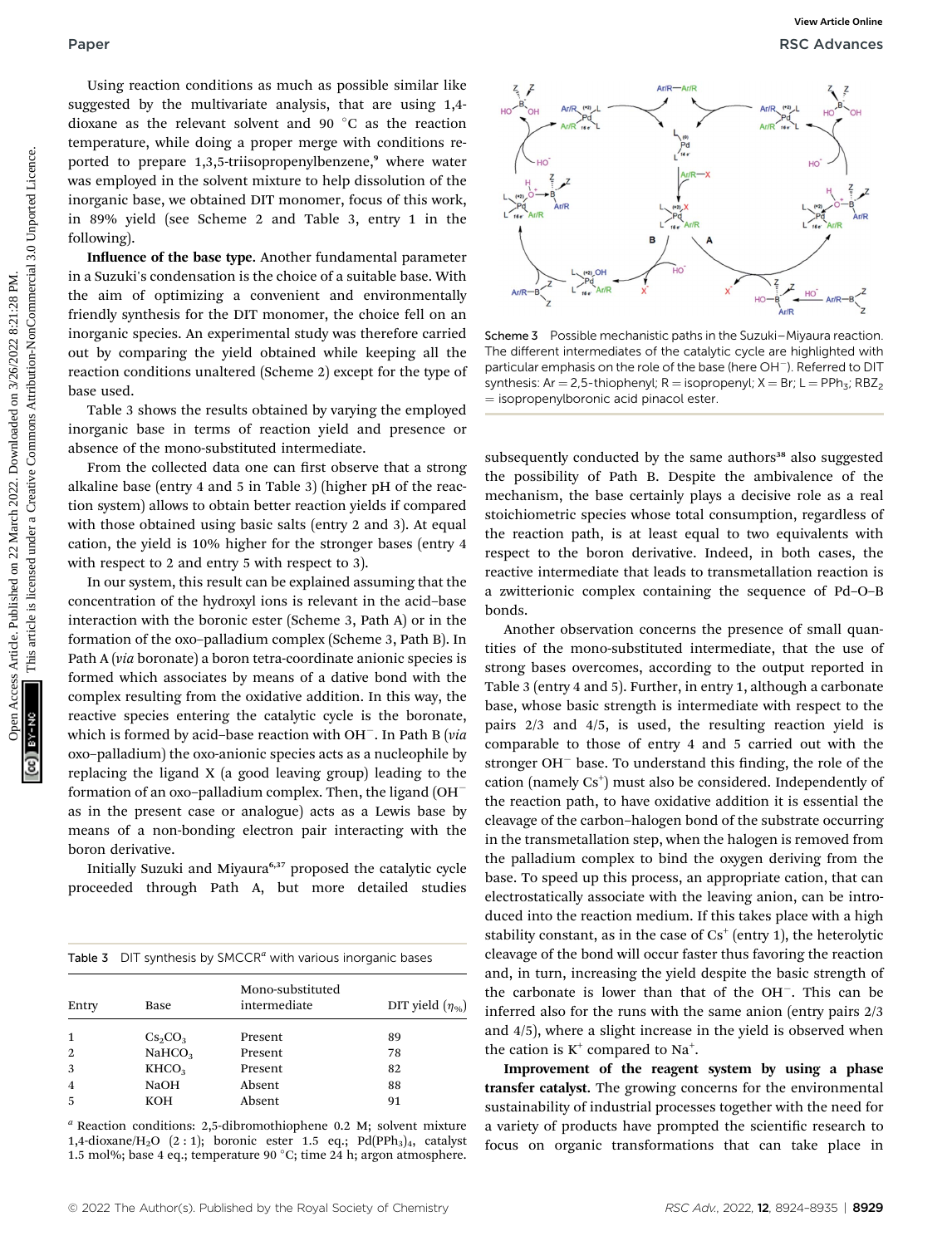aqueous media.8,39 Suzuki–Miyaura cross coupling reaction has often been conducted in organic-aqueous heterogeneous systems, both in solution and on solid phase. Indeed, this C–C coupling reaction constitutes an attractive choice for industrial applications for various reasons: (i) palladium is known to be particularly effective in activating  $C(sp^2)-X$  bonds even in aqueous media, (ii) the organoboron reagents do not present toxicity problems and are easily achievable, and (iii) work-up procedures are simpler than for other cross-coupling methods.

As described before, the choice of the base represents a crucial aspect in Suzuki's condensation. The possibility of using non-toxic salts or inorganic bases, which are easy to find and provide excellent results, has shifted the study on the optimization of synthetic protocols that make extensive use of them. An important issue accompanying the choice of these oxygen nucleophiles is the need for an aqueous medium in which they can be easily dissociated. On the other hand, most organic substrates have good solubility only in non-polar solvents. Therefore, heterogeneous systems are often used by combining the two opposite needs. Under these conditions, contact problems between the reactants and difficulties in finely suspending the palladium catalyst are observed; as a consequence, condensation only occurs at the phase separation surface with consequent increasing of the reaction times.

In this respect, Sanzone  $et$   $al.^{40}$  demonstrated that the addition of surfactant substances, acting as phase transfer catalysts (PTCs) able of forming micellar structures within which contact efficiency among reactants is increased, can be used as a method to favor and accelerate Suzuki–Miyaura coupling in heterogeneous reaction systems. In the case of anionic reactants such as  $OH^-$ , a quaternary ammonium salt can generally simplify the transfer of the reactants from one phase to the other where the reaction occurs more easily.

Such a strategy was here employed to further improve the SMCCR conditions for DIT synthesis. As regards the solvent medium, although the preliminary investigation based on DoE from literature data suggested 1,4-dioxane as the solvent of choice for the cross-coupling under study, we opted for the use of a mixed 1,4-dioxane/water solvent system to favor the dissolution of the inorganic base. Thus, with a view to a more sustainable and less impacting chemistry, an attempt was made to optimize new conditions that possibly reduce the use of organic solvents in favor of water, without affecting the reaction performance.

To this purpose a phase transfer catalyst, namely tetra-nbutylammonium  $n$ -nonylphenoxide (TBANP) was specifically prepared in two simple synthetic steps (see the Experimental section). Indeed, the *n*-tetrabutylammonium cation effectively performs the function of catalyst for phase transfer, favoring the contact between the hydroxyl ion (in the aqueous medium) and the boron reactive or the palladium catalyst, depending on the reaction mechanism undertaken (Path A or B). To favor the interaction between the substrate (2,5-dibromothiophene) and the palladium phosphine complex  $(Pd(PPh<sub>3</sub>)<sub>4</sub>)$ , both non-polar compounds poorly miscible in the reaction medium, the conjugate base of a long-chain alkyl phenol, namely  $n$ -nonylphenoxide, was here chosen as the counter anion. The contact



Scheme 4 Possible associative and diffusive phenomena of the ions and reacting species involved in the SMCCR in the presence of TBANP as PTC.

between the two mentioned reactants is indeed important since it involves oxidative addition, the first step of the catalytic cycle. TBANP is a synthetic organic compound used industrially in surfactant chemistry. Its amphiphilic properties allow to lower the surface tension of a liquid, facilitating its miscibility with others of different polarity. The PTC percentages here adopted should allow to reach, at least locally, the critical micellar concentration, as suggested in the literature. $40,41$ 

The series of complicated equilibria of ionic association and diffusion occurring in the studied reagent system is summarized in Scheme 4. As exemplified, the hydrophobic tails of the n-nonylphenoxide create an apolar region in the internal core of the micelle in which 2,5-dibromothiophene substrate,  $Pd(PPh<sub>3</sub>)<sub>4</sub>$  catalyst and the acid form of the boronic ester are better solvated. Whereas the  $Bu_4N^+$  cation favors the migration of anionic species  $(OH<sup>-</sup>$  and boronate). It is worth noting that the proposed scheme takes into account both possibilities of condensation mechanism (Path A or B) previously discussed. Indeed, the described supramolecular aggregates (micelle) can be viewed as nano-reactors where the rate of cross-coupling reaction is enhanced by the increase of local concentration of the reactant species.

To evaluate the effect of the presence in different percentage of PTC and water in the reaction medium, some targeted tests were then carried out following a very basic DoE of the type called central composite design (CCD).<sup>42</sup> Through the CCD approach the effect of continuous variables, the percentage of water in the solvent medium and that of the PTC (TBANP), ranging between a minimum and a maximum value can be investigated, also highlighting how these parameters interact, by means a reduced number of costly and time-consuming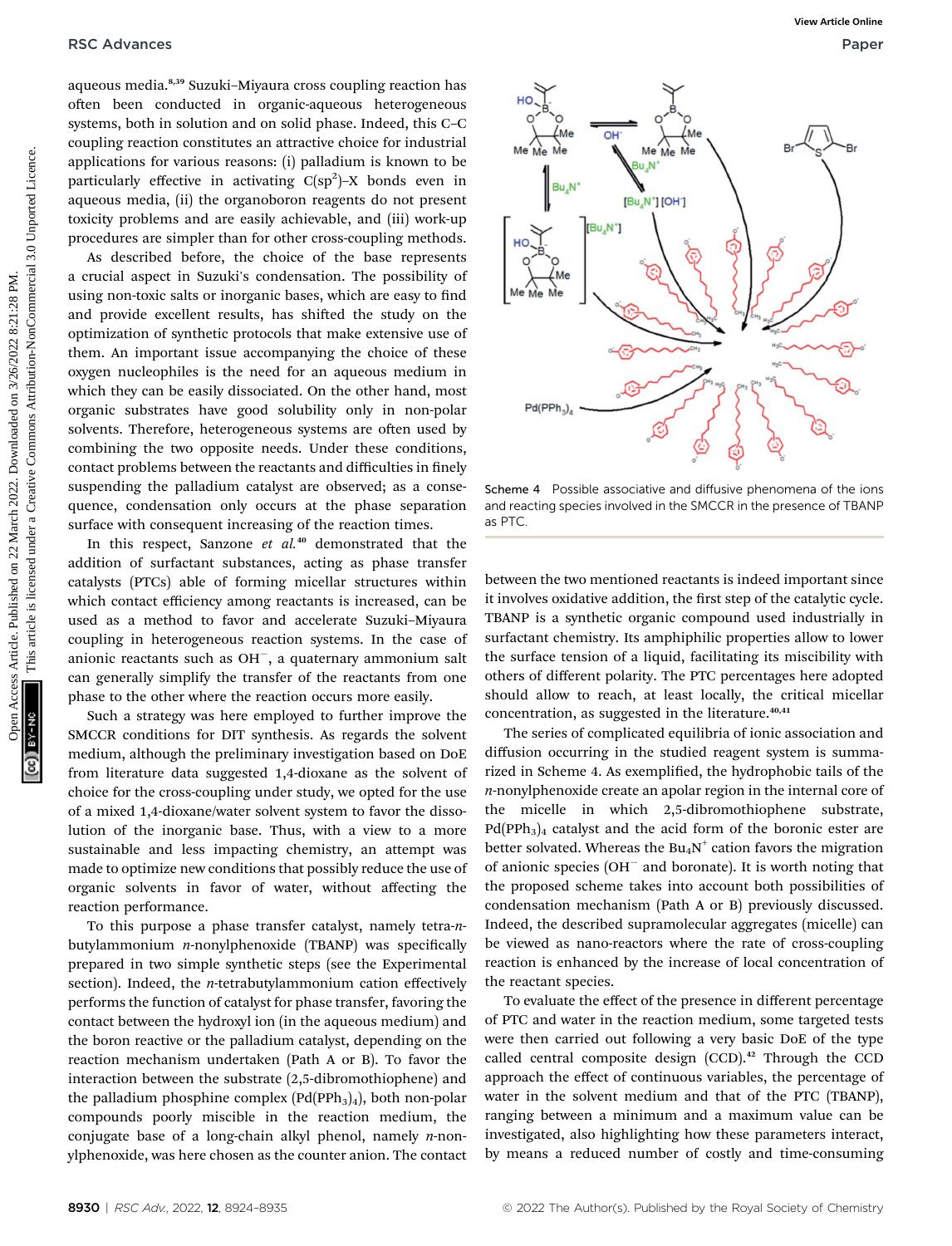Table 4 DIT synthesis by SMCCR at various 1,4-dioxane/water ratios and PTC percentages

| Entry          | 1,4-Dioxane/water<br>$\left(\frac{vol}{vol}\right)$ | <b>PTC</b><br>$(mol\%)^a$ | DIT yield<br>$(\eta_{\%})$ |
|----------------|-----------------------------------------------------|---------------------------|----------------------------|
| 1              | 70/30                                               | $\boldsymbol{0}$          | 91                         |
| $\overline{2}$ | 35/65                                               | 15                        | 86                         |
| 3              | 0/100                                               | $\bf{0}$                  | 78                         |
| 4              | 70/30                                               | 30                        | 97                         |
| 5              | 0/100                                               | 30                        | 95                         |

 $a$  TBANP phase transfer catalyst with respect to 2,5-dibromothiophene substrate.

experiments. It must be pointed out that operating in such way, the second order model for the response variable (reaction yield in our case) is constructed without a complete factorial design, thus greatly simplifying the laboratory work but, at the same time, reducing its predictive capacity.

The tests, listed in Table 4, were carried out using as solvent medium 1,4-dioxane/water mixtures at various ratios and different percentages (mol% with respect to the 2,5-dibromothiophene substrate) of the PTC ad hoc synthesized. On the base of the results previously discussed, the concentration of the 2,5 dibromothiophene substrate was kept constant (0.2 M), as did the temperature ( $T = 90 °C$ ), the catalyst (Pd(PPh<sub>3</sub>)<sub>4</sub>, 1.5 mol%), the boronic ester (1.5 eq.) and the duration (24 h). As for the inorganic base, 4 eq. KOH, which was proven to provide the best results in terms of reaction yield (see Table 3) were used.

Data elaboration by MLR allowed the construction of a quadratic model (eqn (2)), where  $\alpha$  indicates the percentage of water (vol/vol) in the reaction medium and  $\beta$  the percentage (mol%) of the TBANP phase transfer catalyst.

$$
\eta_{\%}(\alpha,\beta) = 87.00 - 1.10\alpha + 3.78\beta + 0.52\alpha\beta + 0.12\alpha^{2} + 0.89\beta^{2}(2)
$$

By questioning the simple model elaborated, some interesting observations can be made:

 $(i)$  the known term of eqn  $(2)$ , equal to 87.00, confirms the efficiency of the Suzuki condensation once the experimental conditions have been optimized. A good agreement of this value with that found in eqn (1.a) and (1.b) (equal to 85.5) employed in the preliminary phase for the reaction optimization is observable;

(ii) the increase in the percentage of water, in the absence of PTC, leads to a decrease in the yield (Table 4, entry 3 with respect to 1) due to the increasing segregation of the reactants and the palladium catalyst. This aspect is quantitatively evidenced by the negative coefficient of the variable  $\alpha$ . This is assigned also to the tendency, in an aqueous environment, of Pd(0) to undergo oxidative processes leading to non-reactive  $Pd(n)$  species increase;

(iii) the increase in the amount of the phase transfer catalyst, as expected, in any case (entry 4 with respect to 1 and entry 5 with respect to 3) improves the reaction yield. For high PTC values, the yield remains substantially unchanged passing from 30 to 100% water in the solvent medium (entry 5 with respect to 4).

(iv) from eqn (2) one can infer that it is possible to obtain very good yields ( $\eta_{\%} \approx 90-92\%$ ) by keeping the amount of the PCT in the range 18–22 mol% for practically the entire variability of the water percentage. This result is justiable considering the discrete value of the positive coefficient of the double interaction term  $\alpha \cdot \beta$ .

The importance of the use of surfactants in Suzuki–Miyaura cross coupling reactions was emphasized in a recent work of Sanzone et al.,<sup>40</sup> where PTCs were used for Suzuki polymerization. The implementation of these systems also makes possible to adopt substantially aqueous solvents with reducing environmental impact. Indeed, in a more and more diffuse green chemistry framework, this environmental aspect has assumed strategic importance following the introduction of the Efactor. $43,44$  This is a quantifier of the sustainability of chemical methods defined as the ratio between the quantity of organic waste produced (in kg) and that of the product obtained, expressed with the same unit of measurement. The evaluation of this descriptor requires however production on a semiindustrial scale, here not investigated because out of the scope of the present work. **Paper**<br> **Techniques**<br> **Techniques**<br> **Techniques**<br> **Techniques**<br> **Techniques**<br> **Techniques**<br> **Techniques**<br> **Techniques**<br> **Techniques**<br> **Techniques**<br> **Techniques**<br> **Techniques**<br> **Techniques**<br> **Techniques**<br> **Techniques**<br> **T** 

### S-r-DIT copolymers by inverse vulcanization

The new DIT comonomer was then employed in the synthesis of sulfur-rich copolymers via inverse vulcanization. As described in the Introduction, the IV process is a synthetic method recently burst out in the literature.<sup>9,13-23,26-30</sup> It allows to obtain polymers with a high sulfur content (from 50– 90 wt%) with peculiar and intriguing properties, in particular very high refractive index and excellent transparency in the near infrared region, this making them appealing for photonic applications. We would like to further stress sulfur is a waste of oil and gas industry, thus making IV a strategy for recycling such elements to produce polymers for novel technological applications.13,24,25

In general, the experimental procedures of IV foresee the introduction of the elemental sulfur in a reaction vessel and subsequent heating well above its melting temperature under stirring, usually in an inert environment. Once the complete fusion of sulfur is obtained, the organic comonomer, typical examples are divinylbenzene and diisopropenylbenzene, is added. Since the IV process is still in its early stage of development, various experimental set-up and conditions are described in the literature: different reaction times (strongly dependent on the substrate nature), variable order of reagents addition, use or not of controlled atmosphere, process temperatures variable in a certain range; post-reaction thermal treatments.

Here, a IV procedure preliminary suggested by  $us^{10}$  for preparing sulfur-rich copolymers containing 2,5-diisopropenylthiophene comonomer was further developed and optimized. Such a procedure (see the Experimental section) guarantees to control temperature and atmosphere in the reaction vessel to avoid DIT comonomer losses while efficiently stirring the reaction mixture. A series of random S-r-DIT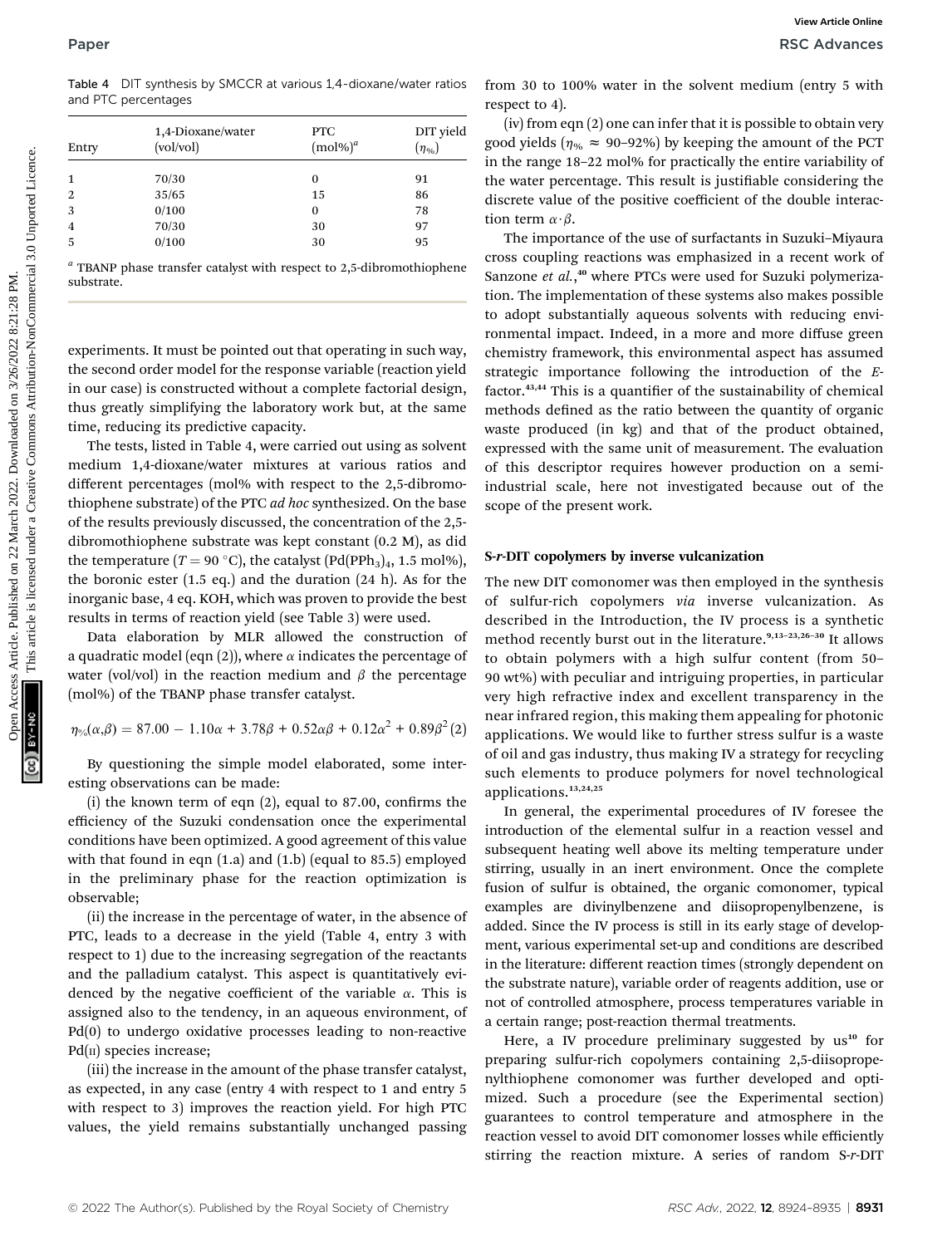Table 5 TGA and DSC data for S-r-DIT copolymers from IV

| $S:$ DIT<br>(wt:wt) | $T_{\rm D}{}^a$ (°C) | $T_{\mathrm{Vmax}}^{\qquad b}$ (°C) | Residue@700 $^{\circ}C^{c}$ (wt%) | $T_{\varrho}^{\ d}$ (°C) |
|---------------------|----------------------|-------------------------------------|-----------------------------------|--------------------------|
| 60:40               | 222                  | 258                                 | 35                                | 1                        |
| 65:35               | 225                  | 262                                 | 34                                | $^{-3}$                  |
| 70:30               | 226                  | 264                                 | 31                                | $-8$                     |
| 75:25               | 228                  | 266                                 | 25                                | $-15$                    |
| 80:20               | 230                  | 272                                 | 23                                | $-18$                    |
| 85:15               | 234                  | 275                                 | 16                                | $-23$                    |
| 90:10               | 244                  | 288                                 | 7                                 | $-27$                    |
| Sulfur              | 244                  | 287                                 | 0.1                               | $-30^e$                  |
|                     |                      |                                     |                                   |                          |

 $a$  Corresponding to a mass loss of 1-2%.  $b$  Corresponding to the maximum rate of mass loss. <sup>c</sup> Before the introduction of oxygen into the instrument furnace. <sup>*d*</sup> Measured at heating rate of 20  $\degree$ C min<sup>-1</sup>.<br><sup>*e*</sup> From ref. 51.

copolymers at increasing sulfur contents from 60 up to 90 wt% with increments of 5 wt% was prepared (see Table 5).

The copolymers were first characterized by FTIR spectroscopy in the ATR mode. A selection of spectra collected for copolymers at various S/DIT increasing ratios from top down are shown in Fig. 1; spectra of elemental sulfur and DIT comonomer are reported as well for comparison purpose. The infrared spectrum of pure sulfur exhibits a main peak at  $465 \text{ cm}^{-1}$ , related to the stretching of the S-S bond.<sup>45-47</sup> As visible in the figure, a peak with similar feature is also present in all the spectra of the synthetized S-r-DIT copolymers, con firming the presence in their macromolecular architecture of sulfur in the form of polysulfide  $(S-S)<sub>n</sub>$  chains.<sup>47</sup>

Upon the IV reaction, the appearance in all spectra of the broad band centered at about 590  $cm^{-1}$  ensues the inverse vulcanized copolymerization; this band can be reasonably assigned to the stretching of the new formed C–S bond.44,47 In this specific system, the  $C-S$  bond is already present in the thiophene ring of DIT; however, since such an absorption often appears as a weak (if not faint) band,<sup>46,48</sup> it is difficult to identify it with certainty for DIT molecule. The infrared spectrum of DIT

instead clearly shows the stretching of the unsaturated  $=$  C–H, borne by both the heteroaromatic ring and isopropenyl moieties, centered at 3084  $cm^{-1}$ , the aliphatic -C-H stretching bands (due to the methyl groups) in the range 3000-2800  $cm^{-1}$ , the C=C stretching of the isopropenyl moiety at 1618  $cm^{-1}$ , and a strong absorption at 874  $cm^{-1}$ , reasonably ascribable to the out-of-plane  $=$  C–H bending of the isopropenyl groups.<sup>46</sup> By comparing the spectra of the DIT comonomer with those of the copolymers, one can observe: (i) the decrease in intensity of the peak at 3084 cm<sup>-1</sup> due to the vanishing of the isopropenyl = C–H stretching band, (ii) the disappearance of the peaks at 1618 cm<sup>-1</sup>, characteristic of isopropenyl C=C stretching, and (iii) of the strong band at 874  $cm^{-1}$ , upon their reaction with sulfur during the IV process. On the other hand, the S-r-DIT samples show spectra which retain the features of the thiophene ring and methyl groups of the starting DIT. Indeed, the vibration so-called of ring breathing and that due to the out-ofplane heteroaromatic  $=$  C–H wagging at, respectively, 1453 and 799  $\text{cm}^{-1}$ , related to the presence of a 2,5-disubstituted thiophene moiety,49,50 are still observable, indicating the thiophene ring is maintained as such in the macromolecular architecture obtained upon IV reaction. It may be useful to recall here the typical signal of  $C=C$  olefinic double bond does not appear as such in thiophene moiety.<sup>49</sup> **PSC Advances**<br>
Table 5 TGA and DSC state 5-r-OT coptyries from W<br>
is none by hore the three-consumer of the unautrated = C-11<br>
V=1 Yev 2<sup>2</sup> C ( $T_{\text{true}}^{\text{true}}$  ( $T_{\text{true}}^{\text{true}}$  ( $T_{\text{true}}^{\text{true}}$ ) ( $T_{\text{true}}^{\text{true}}$ ) ( $T_{\text{true$ 

Thermogravimetric analysis carried out on the synthesized Sr-DIT copolymers revealed a relatively high thermal stability (Table 5 and Fig. 2). Indeed, increasing the sulfur content, the temperature of the degradation onset (TD) ranges from about 220 up to 245  $\,^{\circ}$ C, while the temperature of the maximum rate of mass loss ( $T_{\rm Vmax}$ ) increases from 245 up to 288 °C passing from 60 to 90 wt% sulfur content. In the same conditions, degradation of pure sulfur takes place in a single step, with maximum degradation rate at 287  $\mathrm{^{\circ}C},$  and is practically complete slightly above 300  $^{\circ}$ C. Thus, in the TGA curves of the inverse vulcanized copolymers the first degradation step, with maximum degradation rate around 280  $\degree$ C, is primarily assigned to the loss, in the form of volatile products, of the polysulfide chains present in their macromolecular architecture, and secondly to the partially superimposed degradation of the organic portion of



Fig. 1 ATR-FTIR spectra of selected S-r-DIT copolymers. Spectra of DIT comonomer and elemental sulfur are reported as well for comparison purpose. The comparison purpose. The compositions of S-r-DIT copolymers at various compositions.

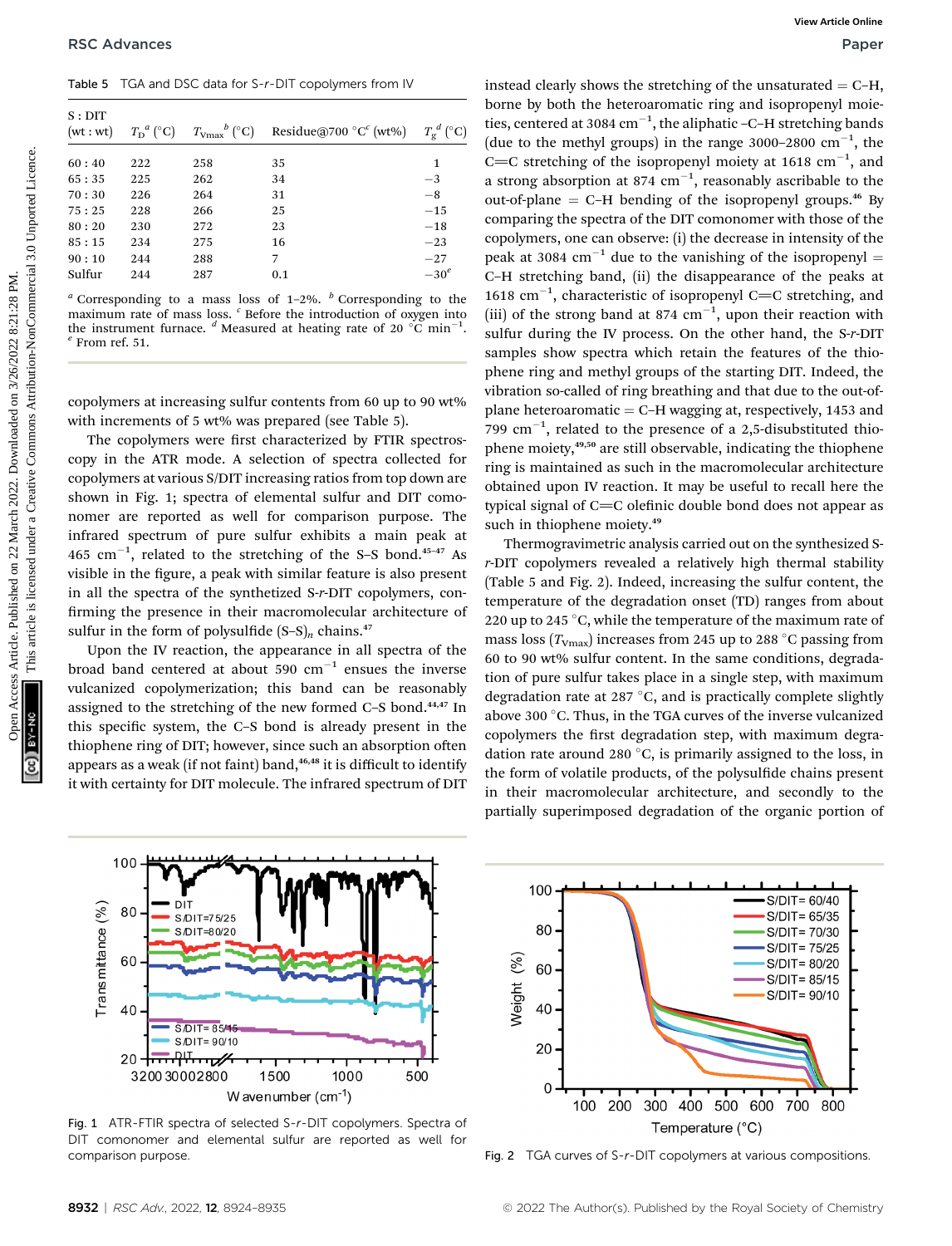the samples. Indeed, the thermograms from 300–320 up to  $700\,\mathrm{\degree C}$  show a gently sloping plateau essentially due to the carbonaceous residue originated from the presence of DIT comonomer cross-links in the macromolecular structure. TGA measurements also showed a good agreement between the residual mass (wt%) measured at 700 °C (that is prior of introducing oxygen atmosphere into the instrument furnace) and the amount of DIT monomer used in the reaction feed.

The DSC analysis revealed an essentially amorphous behavior of the copolymers, as expected for the random macromolecular structures resulting from the IV reaction.<sup>13,47</sup> In fact, the DSC thermograms collected on heating (here not shown) evidenced the mere presence of a glass transition for the copolymers with up to 80 wt% sulfur content. For samples with higher content of sulfur a broad (faint in the case of  $S/DIT = 85/$ 15) exotherm followed by an endotherm, centered at 100  $^{\circ}\mathrm{C}$  $(\Delta H_\mathrm{m}$  of 2.5 J  $\mathrm{g}^{-1})$  and 103 °C  $(\Delta H_\mathrm{m}$  of 25 J  $\mathrm{g}^{-1})$  for S/DIT 85/15 and 90/10, respectively, were observed. In analogous conditions, the DSC heating curve of elemental sulfur showed an endotherm centered at 120.5  $^{\circ}\textrm{C}$  with  $\Delta H_{\textrm{m}}$  of 45 J  $\text{g}^{-1},$  in line with the complex melting behavior of pure sulfur.<sup>52</sup> Such phenomena can be ascribed to the cold crystallization and successive melting of the relatively long polysulphide chains present in the poorly crosslinked macromolecular architectures of copolymers at very high sulfur content, in accordance with what proposed by Jung et al.,<sup>13</sup> although the concomitant presence of unreacted sulfur and/or its formation by copolymer decomposition at high temperatures cannot be completely ruled out. The  $T_{\rm g}$  values (Table 4) of the S-r-DIT copolymers appear quite low, ranging from  $-27$  to about 0  $^{\circ} \mathrm{C}$  when passing from 90 to 60 wt% sulfur content. Indeed, by increasing the DIT comonomer percentage, the points of reticulation increased, reducing segmental chain mobility. Paper<br>
Une samples. Indeed, the thermal space are considered on 22 March 2022. Downloaded a good ageometric is licensed under a creative Common and a common and a common and a common and a common and a common and a creati

### S-r-DIT copolymers optical properties

Even though the S-r-DIT copolymers are reticulated, they can be dissolved in toluene up to concentrations as high as 10% v/v. Fig. 3a shows the absorbance of a solution of the S-r-DIT copolymer containing 70 wt% of sulfur. The spectrum exhibits a weakly structured broad peak at 460 nm with a long tail extending up to 700 nm, which indicates strong inhomogeneous broadening with a possible scattering contribution. Remarkably, even though the high concentration of the solution allows self-absorption of photoluminescence, it is possible to detect a broad emission peak at 464 nm, which almost extends along the overall visible spectrum up to 650 nm.

The real  $(n)$  and imaginary  $(k)$  part of the refractive index  $(n =$  $n + i k$ ) of the copolymer are displayed in Fig. 3b, as retrieved from spectroscopic ellipsometry for a thin film fabricated by spin-coating of the previously mentioned solution on a fused silica substrate. The possibility to obtain films with good optical quality prove the processability of such copolymer, which is of fundamental importance for the fabrication of functional photonic structures.<sup>10</sup> Fig. 3b shows that the peak in the extinction coefficient spectrum is shifted towards the ultraviolet part of the spectrum with respect to the absorption peak of the



Fig. 3 (a) Absorbance (red line, and left scale) and photoluminescence (black line, and right scale) of a 10% toluene solution of the S-r-DIT copolymer with 70 wt% sulfur content. (b) Optical function spectra of the copolymer: refractive index (n, red line, and left scale) and extinction coefficient (k, black line, and right scale).

solution. It also displays a very broad tail extending up to the near-infrared region of the spectrum  $(k = 0.015$  at 1500 nm) and two shoulders at 229 and 310 nm assigned to the absorption of the polysulfide chains. $53-55$ 

The refractive index, as expected, is very high in an extended spectral region approaching the lower value of 1.795 at 2500 nm, in the transparency spectral region. In the visible range it shows the typical dispersive behavior reaching 1.84 at 780 nm and



Fig. 4 Refractive index of polymers used for photonics as a function of the Abbe number. The red dot is for the data of IV S-r-DIT copolymer reported in Fig. 3. PC, PS, PET and PMMA from ref. 57; Aquivion® from ref. 58; all other materials from ref. 59 and references therein reported.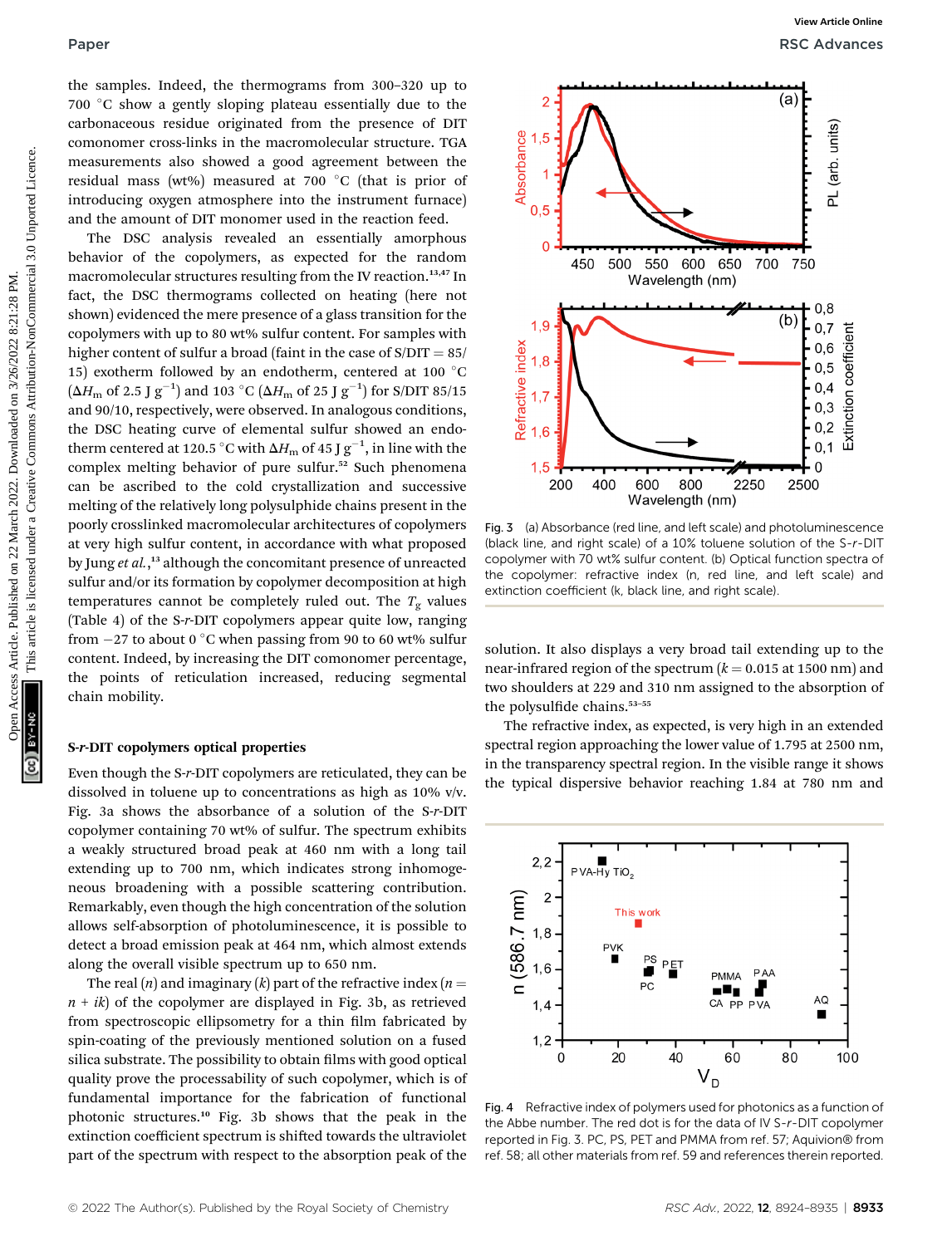a maximum value of 1.93 at 375 nm. An additional peak is observed in the dispersion at 270 nm  $(n = 1.9)$ . Below such wavelengths, the anomalous dispersion is clearly observed with a reduction of  $n$  down to 1.5 at 250 nm. Analysing the spectral dispersion properties of the refractive index and comparing them with other optical polymers can be useful to identify the potentiality of the new IV copolymers in applications related to optics and photonics. The properties can be roughly estimates employing the Abbe number  $(V<sub>D</sub>)$ <sup>56</sup> which decreases upon increasing the dispersion effect. Fig. 4 reports the refractive index versus the Abbe number for the S-r-DIT copolymer and for polymers used in photonics and in packaging. S-r-DIT possesses a low Abbe number with values comparable to those of highly dispersive polyvinylcarbazole (PVK) and polyvinylalcohol–titania hybrids (PVA-Hy TiO<sub>2</sub>), indicating a stronger dispersion with respect to standard transparent polymers like polystyrene (PS), polycarbonate (PC), polyethyleneteraphthalate (PET), cellulose acetate (CA), polypropylene (low molecular mass, PP), polyvinylalcohol (PVA) and perfluorinated Aquivion® [see caption of Fig. 4]. On the other hand, the refractive index value is larger than that of PVK, which has the largest index for commercial polymer employed in the field. Then, notwithstanding the low Abbe number, the high refractive index promises potentiality in photonic applications. Indeed, larger index are currently available only for hybrid and composites materials, which are much more dispersive and complex to process. RSC Advances Article and Access Article 2022. The maximum value of 1.9.3 at 375 nm. An additional peak is importantly of imported to principal constrained in the dispersion and 220 mm. Analysing the spectral in Ull modera

The possibility to fabricate high refractive index thin films from solution with the S-r-DIT IVPs is very stimulating, especially for applications related to the near infrared spectral region.<sup>58</sup> Indeed, despite the low glass transition temperatures of DITbased IVPs, a preliminary report shows that similar systems can be blended with a suitable polymer to fabricate good quality all-polymer dielectric mirrors, which are the fundamental bricks for photonic structures for applications including lasing and improvement of light harvesting in photovoltaic devices.<sup>10</sup> Chemical engineering of  $T_g$  for the IV copolymers and their processing as thin films of optical quality will be a promising challenge to exploit these materials in photonics.

A more comprehensive characterization of these and similar inverse vulcanized polymer systems will possibly be deepened in further research work, also in view of finding other fields of application.

## **Conclusions**

A novel molecule, namely 2,5-diisopropenylthiophene (DIT), purposely designed as suitable comomomer for inverse vulcanization with elemental sulfur, over-supplied by-product of gas and oil industry, was here successfully achieved through a simple double Suzuki–Miyaura cross-coupling reaction on commercially available 2,5-dibromothiophene substrate. Initial setting of reaction parameters was determined by applying a simple design of experiment based on a multivariate approach to a series of SMCCRs selected from literature by considering the influence of substrate typology, solvent, and reaction temperature on the reaction yield. Optimization of SMCCR conditions in terms not only of mere reaction yield but also -and

importantly- of improved compliance with sustainability issues was accomplished by deepening the role of the base as well as of water and phase transfer catalyst in the reaction medium.

DIT molecule was then proven as suitable comonomer in the inverse vulcanization process, rapidly risen as hot topic in the recent literature. A series of random S-r-DIT copolymers with sulfur content from 60 up to 90 wt% was prepared and characterized. As envisaged, these sulfur-rich copolymers are endowed with very high refractive index ( $n = 1.795$  at 2500 nm).

On the overall, gathered results can be viewed as a case study where a monomer was purposely designed to suitably react in the simple, solvent-free, easy-to-scale-up inverse vulcanization process and thus achieve inverse vulcanized polymers with noticeably high refractive index and other interesting properties. Both monomer synthesis and polymerization conditions were optimized taking into account as much as possible the green chemistry principles.

### Author contributions

Conceptualization, P. S and D. C.; synthesis, C. T., C. D. and G. L.; design of experiment: G. L. and C. T.; characterization, C. T., C. D., G. L., P. L., and M. P.; device fabrication, P. L.; writing, review and editing, P. S., G. L., P. L., M. P. and D. C.; supervision, P. S. and D. C.; project administration, P. S.; funding acquisition P. S. and D. C.

## Conflicts of interest

There are no conflicts to declare.

## Acknowledgements

The financial support of Compagnia di San Paolo (Turin, Italy) Research Project "PIVOT – Sulfur-based Polymers from Inverse Vulcanization as high refractive index materials for planar photonic crystals: dielectric mirrors and microcavities" (IDROL 20583) is gratefully acknowledged. Thanks are due also to PRIN 2020 Project "PETALS Polymer mETamateriALs for nanophotonicS" (prot. 2020TS9LXS) funded by the Italian Ministry for Universities and Research (MUR). The authors warmly thank Dr Martina Marsotto for performing DSC measurements.

### References

- 1 Cross-coupling reactions: a practical guide, Topics in Current Chemistry Series 219, ed. N. Miyaura, Springer-Verlag, New York, USA, 2002.
- 2 R. Narayanan, Molecules, 2010, 15, 2124–2138.
- 3 A. Biffis, P. Centomo, A. Del Zotto and M. Zecca, Chem. Rev., 2018, 118, 2249–2295.
- 4 Nobel Prize in Chemistry, 2010, available online, https:// www.nobelprize.org/prizes/chemistry/2010/summary/, accessed on 10 December 2021.
- 5 N. Miyaura and A. Suzuki, Chem. Rev., 1995, 95, 2457–2483.
- 6 N. Miyaura and A. Suzuki, J. Chem. Soc., Chem. Commun., 1979, 19, 866–867.